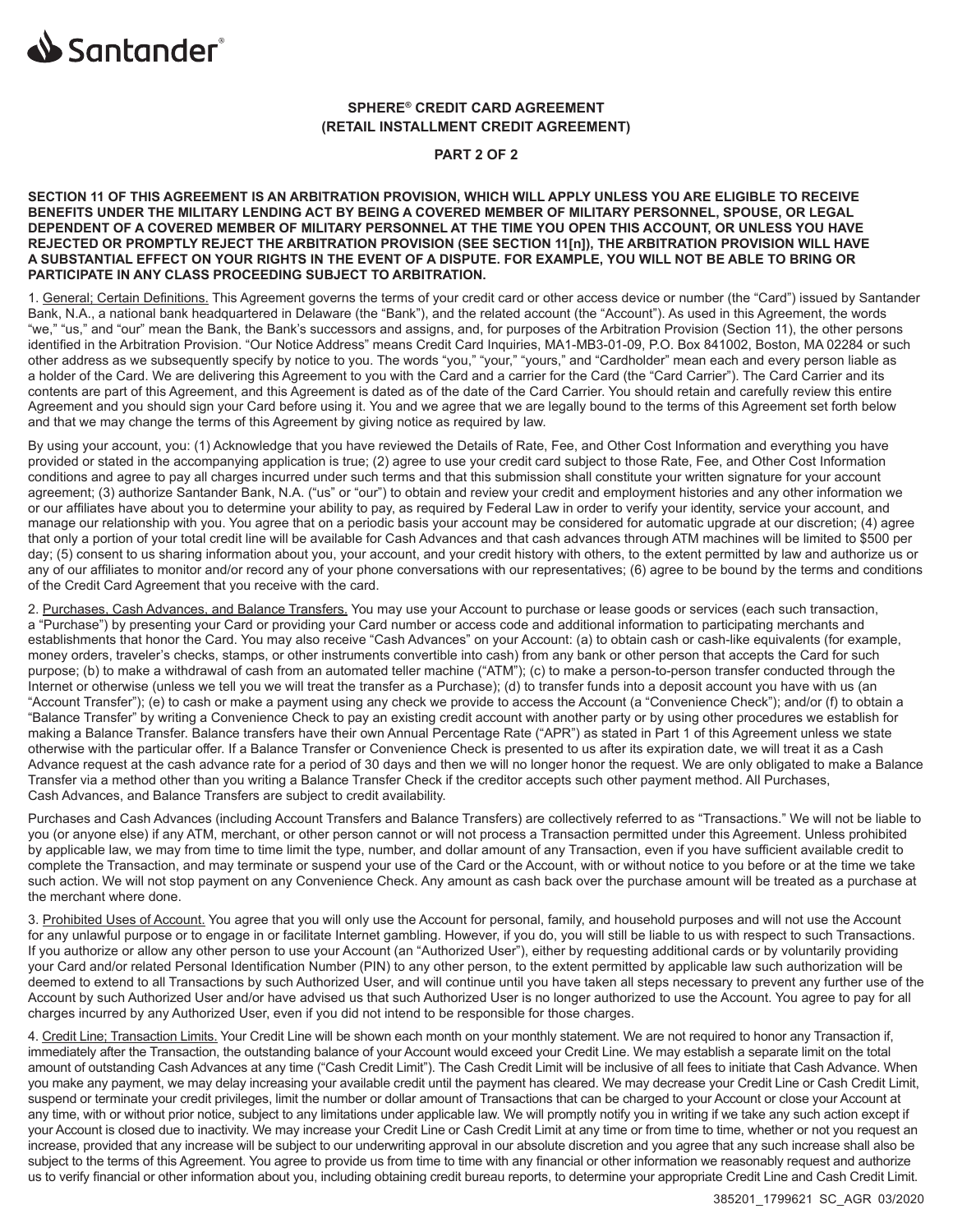### 5. Interest Charges.

(a) *General.* Each billing cycle, we separately determine the interest charges on Purchases, Cash Advances, Balance Transfers, and each separate kind of promotional or grandfathered balance (collectively each a "Balance Type"). For each such "Balance Type," we determine interest charges as described below. You authorize us to use other formulas or methods to calculate interest that produce equivalent results and to round interest charges to the nearest cent. For purposes of computing interest charges, Cash Advance Fees are treated as Cash Advances, Balance Transfer Fees are treated as Balance Transfers, and all other Fees are treated as Purchases.

(b) *Interest Rates.* Your interest rates are disclosed in tabular format that is Part 1 of 2 of this Agreement. The daily periodic rate equals the APR divided by 365, rounded to the nearest 1/10,000<sup>th</sup> of 1%. We may charge an introductory or promotional interest rate (which could be as low as 0% APR). and we may charge interest based on an index of our choice. If you have an introductory or promotional rate and you default on your Account or fail to make payments when due, you may lose the introductory or promotional rate and the regular rate may apply to the extent permitted by applicable law.

(c) *Variable Rates.* For any rate based on the "Prime Rate," we calculate the Prime Rate as follows: each billing cycle, the "Prime Rate" is determined as of the first day of the calendar month in which the billing cycle begins (the "Determination Date"). The Prime Rate is the highest U.S. Prime Rate published in the "Money Rates" section of *The Wall Street Journal* on the Determination Date (or if *The Wall Street Journal* does not publish such rate on such day, the previous day, and the day previous to that and so on if it does not publish such rate until the date such a rate has been published). (If *The Wall Street Journal* stops publishing the U.S. Prime Rate in its "Money Rates" section, then we may substitute another index and margin, in our sole discretion, subject to any notice and other requirements of applicable law). Each billing cycle, the variable APR will equal the Prime Rate as of the most recent Determination Date plus the applicable amount ("margin"), and this sum is then multiplied by 365/360. If and when the APR for a Balance Type increases, more interest charges accrue and the minimum payment may increase. If and when the APR decreases, less interest charges accrue and the minimum payment may decrease.

(d) *Balance Subject to Interest Rate–Purchases.*To calculate the interest for each Balance Type for Purchases: 1) We take the prior cycle's ending balance for that Balance Type and multiply it by the number of days in the current cycle plus one and multiply that figure by the applicable daily periodic rate. 2) Each day in the current cycle that there is new activity for that Balance Type (a Purchase, fee, or debit adjustment), we multiply the sum of that day's new activity by the number of days remaining in the current cycle and multiply that result by the applicable daily periodic rate. A Purchase is "new activity" as of the transaction date, unless it has a transaction date in the prior cycle but a posting date within the current cycle (a Pre-Cycle Purchase), in which case it is "new activity" as of the first day of the current cycle. 3) Each day that there is a new payment, credit, or credit adjustment applicable to that Balance Type, we multiply the sum of that day's new credit activity by the number of days remaining in the current cycle; and multiply that result by the applicable daily periodic rate. 4) We subtract the figures derived in step 3 from the sum of the figures derived in steps 1 and 2. If the result is a positive number, unless a grace period applies, this is the interest charge that we add to this Balance Type for the current cycle. If the result is a negative number, we disregard it.

2 3 (c) *Balance Transfer Fee.* Unless otherwise stated in the promotional offer or in Part 1 of this Agreement in the Balance Transfer Fee Section, for each Balance Transfer, we charge a Balance Transfer Fee of 4% of the amount of the Balance Transfer or \$10, whichever is greater.

*(e) Balance Subject to Interest Rate–Balance Transfers or Cash Advances.* To calculate the interest for each Balance Type for Balance Transfers or Cash Advances: 1) We take the prior cycle's ending balance for that Balance Type and multiply it by the number of days in the current cycle plus one and multiply that figure by the applicable daily periodic rate. 2) Each day in the current cycle that there is new activity for that Balance Type (a transaction, fee or debit adjustment), we multiply the sum of that day's new activity by the number of days remaining in the current cycle and multiply that result by the applicable daily periodic rate. 3) With regard to Pre-Cycle Balance Transfers or Cash Advances (a Pre-Cycle Balance Transfer or Cash Advance is a transaction with a transaction date in the prior cycle but with a posting date within the current cycle), each day that there is new activity of that type, we multiply the sum of that day's new pre-cycle activity by the number of days from the transaction date through the end of the current cycle and multiply the result by the applicable current cycle daily periodic rate. 4) Each day that there is a new payment, credit or credit adjustment applicable to that Balance Type, we multiply the sum of that day's new credit activity by the number of days remaining in the current cycle; and multiply that result by the applicable daily periodic rate. 5) We subtract the figures derived in step 4 from the sum of the figures derived in steps 1, 2, and 3. If the result is a positive number, this is the interest charge that we add to this Balance Type for the current cycle. If the result is a negative number, we disregard it.

7. Rewards. The terms of the Rewards Program are subject to change in the future. Unless there is a temporary rewards points or cash back bonus offer, and subject to any such offers, you will earn 1 reward point for each dollar spent on net retail purchases made with this Account. Balance Transfers, Cash Advances, including Purchases of money orders or other cash equivalents, Purchases made by or for a business or for a business purpose, fees, interest charges, unauthorized/fraudulent transactions, and certain other charges do not earn points unless a promotional offer specifically states they do. You may not redeem any reward points previously earned until your Account has been returned to good standing. If you close your Account or your Account becomes severely delinquent, at 180 days past due you will forfeit all reward points. See the details about your rewards program in the supplemental materials that are provided with your Account.

(f) *Grace Period.* If you pay your New Balance by the Payment Due Date shown on that statement, you are a Transactor and we will not charge any additional interest on that balance, nor on the new Purchases made during the cycle in which you pay in full. If you do not pay the New Balance in full in any given cycle by the Payment Due Date shown on the statement with that New Balance, you become a Revolver and will remain one until you pay the entire New Balance from a new monthly statement in full by that statement's Payment Due Date. If you were a Transactor in the prior cycle but become a Revolver in the current cycle, we did not charge interest on the prior month's new Purchases from the date of the transaction through to the end of that cycle, but we will charge interest on those Purchases starting from the first day of the current cycle and any new Purchases starting from the date of transaction. However, if you made a payment in this cycle by the Payment Due Date from the prior cycle, we credit that payment as of the first day of the current cycle. If, in the current cycle, you make a payment on the prior cycle's balance after the Payment Due Date from that cycle, we will credit it as of the date made. If you were a Revolver in the prior cycle and remained a Revolver in the current cycle, we will charge interest on the previous cycle's balance from the first day of this cycle and any new Purchases from the transaction date in this cycle. **There is no grace period on Balance Transfers or Cash Advances because interest accrues from the date of the transaction. Also if you take a Balance Transfer offer, this means that unless your Purchase APR is at an introductory or promotional 0% APR, you will pay interest on new Purchases from the date made if you do not pay all balances, including the promotional Balance Transfer, in full by the next payment due date appearing on your statement.**

(g) *Interest Accrual Periods.* On each new Balance Transfer or Cash Advance, we start charging interest charges from the date of the Transaction; Balance Transfers or Cash Advances from previous billing cycles accrue interest beginning on the first day of the billing cycle. On each Purchase: (i) If you get a grace period for the billing cycle in which the Purchase is posted to the Account (the "Purchase Cycle") and for the next billing cycle (the "Next Cycle"), we charge no interest charges at all. (ii) If you get a grace period for the Purchase Cycle but not for the Next Cycle, we start charging interest charges from the first day of the Next Cycle. (iii) If you do not get a grace period for the Purchase Cycle, we charge interest charges from the later of the date of the Purchase or the first day of the billing cycle in which it is posted to your Account.

(h) *Classification of Fees as Purchases or Cash Advances.* For purposes of computing interest charges, Cash Advance Fees are treated as Cash Advances and all other Fees are treated as Purchases.

6. Fees. You agree to pay the following fees, provided that you never need to pay any fee that is not permitted by applicable law, including the federal Truth in Lending Act and Regulation Z, nor any fee listed below if you are eligible to receive benefits under the Military Lending Act by being a covered member of military personnel, spouse, or legal dependent of a covered member of military personnel at the time you open this account:

### (a) *Annual Fee.* None.

(b) *Cash Advance Fee.* For each Cash Advance that is not a Balance Transfer, we will charge a Cash Advance Fee equal to 5% of the amount of the Cash Advance or \$10, whichever is greater.

(d) *Foreign Transaction Fee.* If you make a Purchase or obtain a Cash Advance from a merchant or financial institution outside the 50 United States, the District of Columbia, or Puerto Rico, then we charge a Foreign Transaction Fee equal to 3% of the gross amount of the Transaction in U.S. Currency (except for cash advances from Santander ATMs in Mexico). We charge this fee even if the Transaction is denominated in U.S. Dollars. The foreign merchant or financial institution may charge a separate fee. If the Transaction was made in a foreign currency, the Transaction will be converted into a U.S. dollar amount by Mastercard® or Visa® or the foreign merchant or financial institution in accordance with its operating regulations or conversion procedures at the time the Transaction is processed. We do not make the currency conversions ourselves.

(e) *Late Fee.* Each time we do not receive the Minimum Payment Due in full by the Payment Due Date, we will charge you a Late Fee of \$25 for the first late fee in a 6-month period and a \$35 fee for each late payment until there are 6 consecutive months with no late payments. However, we will never charge a Late Fee exceeding the Minimum Payment Due that is late.

(f) *NSF Fee.* Each time that a check or other request drawn against your Account (except for convenience checks we send to you) is returned unpaid as it would exceed your limit or is otherwise improperly completed, or a check, instrument, or other payment on your Account is returned to us unpaid for any reason, or we must return any payment check or instrument you send us because it is not signed or is otherwise incomplete, we will charge you a Returned Payment Fee of \$25 for the first time in a 6-month period; \$35 for each subsequent returned payment until there are 6 consecutive months with no returned payments. However, we will not charge a Returned Payment Fee if we are charging a Late Fee with respect to the same Minimum Payment Due and will not charge a Returned Payment Fee exceeding the related Minimum Payment Due. For Convenience and Balance Transfer Check returns, we charge \$25.

(g) *Additional Fees.* If you request a special service—for example, if you ask to have a customer service representative of ours process a payment by phone on an expedited basis—we may charge a fee (e.g., \$15 per expedited phone payment) for such service in accordance with applicable law. We will tell you the fee in advance and it will be your option whether or not to accept that service and fee.

8. Monthly Statements. We will send you monthly statements if and when required by applicable law. Your monthly statements will show, among other matters: Transactions; payments, credits, and adjustments; interest charges and fees; the Previous Balance and New Balance on your Account; your Credit Limit and Available Credit; and the Minimum Payment Due and Payment Due Date.

### 9. Payments.

(a) Each month you must pay at least the Minimum Payment shown on your monthly statement by the Payment Due Date. The Payment Due Date will be at least 21 days from mailing of the statement, on the same day of each calendar month. If the Payment Due Date falls on a day we do not receive mail (a "non-business day"), we will not treat your payment as late for any purpose if we receive it by the Cut-Off Time on the next day we receive mail (a "business day"). The Cut-Off Time is 5:00 p.m. Eastern Time (or closing time of any retail office of ours you use to make payment in person to one of our employees). Payments made online or by phone will be credited as of the date of receipt if made by 5:00 p.m. Eastern Time.

(b) If the total outstanding balance under your Account at the end of a billing cycle, as shown on your monthly statement (the "New Balance"), is less than \$25, the Minimum Payment Due equals the New Balance. Otherwise, the Minimum Payment Due equals the sum of: (i) any amount past due; and (ii) the greater of (a) \$25 or (b) 1% of the New Balance (minus penalty fees and interest accrued in the current billing period) plus any penalty fees and interest incurred in the current billing period, with such sum rounded down to the nearest dollar.

(c) You agree to make all payments by check or other negotiable instrument drawn on a financial institution located in the U.S. or by money order or by some other method we expressly permit. Payments must be made in U.S. dollars. All payments, except disputed payments, must be mailed or delivered to us at the payment address shown on the front of your monthly statement (the "Payment Address") or must be given to us in person at one of our branches. Any payments received after the Cut-Off Time on a business day will be credited on the next business day. However, credit to your Account may be delayed for up to 5 days if we accept a payment that is: (i) not received by mail or messenger service at the Payment Address or in person to one of our employees at one of our retail branch offices; (ii) not made in U.S. dollars by a check or other negotiable instrument drawn on a financial institution located in the U.S. or by money order; or (iii) not accompanied by the return portion of your monthly statement. Delayed crediting may cause you to incur additional fees and interest charges, subject to applicable law.

(d) Subject to applicable law, we may apply payments and other credits to your Account in any manner we choose in our sole discretion. For payments up to the Minimum Payment Due, we typically apply payments based on the APR of different Balance Types, first to the lowest APR, next to the next-lowest APR and so on. For payments in excess of the Minimum Payment Due, we apply payments in the reverse order, first to Balances Types with the highest APR.

(e) **At any time, you may pay all or any part of your outstanding Account balance.** Payment of more than the Minimum Payment Due in one billing cycle will not relieve you of the obligation to pay the entire Minimum Payment Due in subsequent billing cycles.

(f) **Notice About Electronic Check Conversion:** When you pay by check, you authorize us either to use information from your check to make a one-time electronic fund transfer from your Account or to process the payment as a check transaction. When we use information from your check to make an electronic fund transfer, funds may be withdrawn from your Account as soon as the same day we receive your payment and you will not receive your check back from your financial institution.

10. Default. Subject to applicable law, we may declare you to be in default under this Agreement if any one or more of the following events occurs: (a) you fail to pay any Minimum Payment Due on or before your Payment Due Date; (b) you exceed your Credit Limit or Cash Credit Limit; (c) you use a check or instrument for payment which is dishonored; (d) you die or are declared legally incompetent; (e) any other creditor tries by legal process to take money of yours in our possession; (f) a petition is filed or other proceeding is commenced by or against you under the Federal Bankruptcy Code or any other applicable federal or state insolvency laws; (g) you become generally unable to pay your debts or pay less than otherwise amount required due to working with credit counseling or debt settlement organizations; (h) you provide us with any false or misleading information; (i) you breach any of your other obligations under this Agreement; or (j) you are in default of any other unsecured agreement you have with us or any of our affiliates.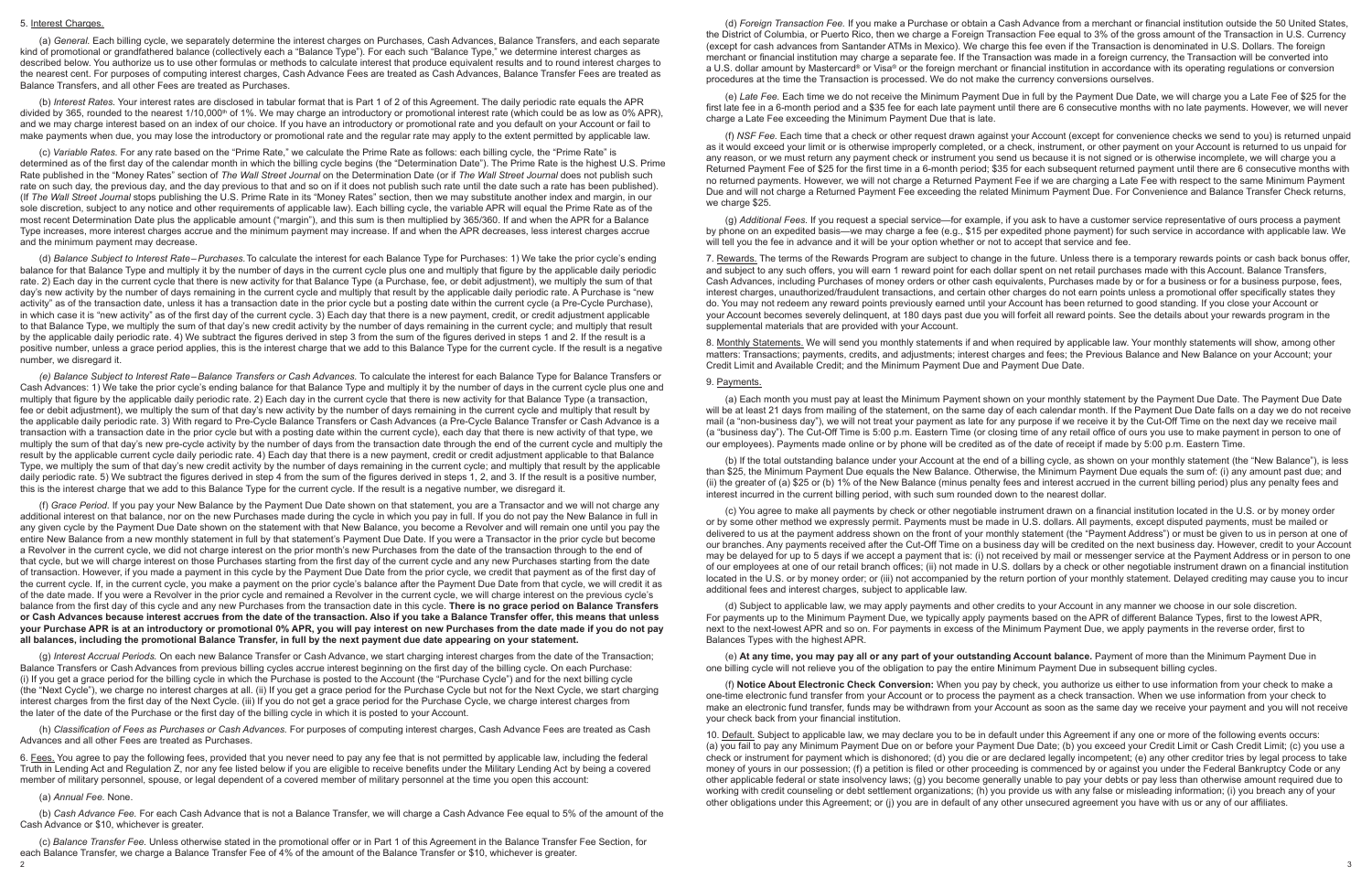Our Rights Upon Default. Upon any default, we may take any of the following actions, subject to applicable law (including any applicable notice requirement and/or right to cure) or our agreement to forbear action: (a) either declare all or any portion of your outstanding Account Balance to be immediately due and payable or, without waiving any rights, allow you to repay your Account Balance by paying the Minimum Payment Due each billing cycle; (b) terminate or suspend your Account privileges and/or cancel your Card; (c) reduce your Credit Limit and/or Cash Credit Limit or otherwise limit your ability to make Transactions; (d) we many end your introductory APR or promotional rate offers, if any, and apply your regular APR to your account and all balances as allowed by law; or (e) commence an action against you to collect all amounts owed in connection with this Agreement. We also may charge you court costs and reasonable attorneys' fees that we actually incur, as permitted by applicable law, if your Account is sent for collection to an attorney who is not our salaried employee. **You understand and agree that, subject to applicable law, if you are in default under this Agreement, we or any agent of ours may make collection calls to your home or cell phone numbers that you provided to us and you grant permission to use an automatic dialer and/or prerecorded messages with respect to such calls, even if the message is left on an answering machine.** You agree that such calls will not be considered "unsolicited" calls or telemarketing calls for purposes of state or federal law.

### 11. Arbitration Provision. **Unless you are eligible to receive benefits under the Military Lending Act by being a covered member of military personnel, spouse, or legal dependent of a covered member of military personnel at the time you open this Account, OR unless you have exercised or exercise your right to reject arbitration under subsection (n) below, the following Arbitration Provision will apply:**

(a) *General:* Either you or we may elect to arbitrate or require the other party to arbitrate any Claim (as defined below) under the following terms and conditions. If you or we elect to arbitrate a Claim, neither you nor we will have the right to: (i) have a court or a jury decide the Claim; (ii) participate in a class action in court or in arbitration, either as a class representative or a class member; (iii) act as a private attorney general in court or in arbitration; or (iv) join or consolidate your Claim(s) with claims of any other person. The right to appeal and the right to pre-arbitration discovery are more limited in arbitration than in court. Other rights that you would have if you went to court may also not be available in arbitration.

(b) *Definitions:* The following definitions apply to this Arbitration Provision, even if terms defined in this Arbitration Provision are defined differently elsewhere in this Agreement:

(i) "We," "us," and "our" mean the Bank, together with any subsequent holder of this Agreement. Also, these terms include the parents, subsidiaries, affiliates, and successors of such companies, as well as the officers, directors, agents, and employees of any of the foregoing. These terms also include any party named as a co-defendant with us in a Claim asserted by you, such as marketing companies, credit bureaus, credit insurance companies, credit card servicers, and debt collectors. "You," "your," and "yours" include each and every Cardholder or Authorized User.

(ii) "Administrator" means the American Arbitration Association ("AAA"), 1633 Broadway, 10th Floor, New York, NY 10019, www.adr.org, 800-778-7879; JAMS, 620 Eighth Avenue, 34th Floor, New York, NY 10018, www.jamsadr.com, 800-352-5267; or any other company selected by mutual agreement of the parties. If both AAA and JAMS cannot or will not serve and the parties are unable to select an Administrator by mutual consent, the Administrator will be selected by a court. The party initiating an arbitration selects the Administrator. Notwithstanding any language in this Arbitration Provision to the contrary, no arbitration may be administered, without the consent of all parties to the arbitration, by any Administrator that has in place a formal or informal policy that would purport to override subsection (d) below, captioned "No Class Actions" (the "Class Action Waiver").

(iii) "Claim" means any claim, dispute, or controversy between you and us that in any way arises from or relates to this Agreement or the Account, including disputes arising from actions or omissions prior to the date of this Agreement. "Claim" has the broadest reasonable meaning, and includes initial claims, counterclaims, cross-claims, and third-party claims. It includes disputes based upon contract, tort, consumer rights, fraud and other intentional torts, constitution, statute, regulation, ordinance, common law, and equity (including any claim for injunctive or declaratory relief). However, it does not include disputes about the validity, enforceability, coverage, or scope of this Arbitration Agreement or any part thereof (including, without limitation, the Class Action Waiver, the final sentence in subsection (j) under the caption "Survival, Severability, Primacy" and/or this sentence); all such disputes are for a court and not an arbitrator to decide. However, any dispute or argument that concerns the validity or enforceability of the Agreement as a whole is for the arbitrator, not a court, to decide.

(c) *Starting or Demanding Arbitration.* To start an arbitration, the Claimant must commence the arbitration in accordance with the Administrator's rules. To require arbitration of a Claim, the Defending Party must give the Claimant a written demand for arbitration. This demand may be given after a lawsuit has been filed and may be given in papers or motions in the lawsuit. If an arbitration is commenced or an arbitration demand is given, the Claim shall be resolved by arbitration under this Arbitration Provision and the applicable rules of the Administrator then in effect. We will not elect to arbitrate any collection action we initiate or any individual action brought by you in small claims court or your state's equivalent court, except if such action is transferred, removed, or appealed to a different court

(d) *No Class Actions:* **Notwithstanding any language herein to the contrary, if you or we elect to arbitrate a Claim, neither you nor we will have the right to: (i) participate in a class action in court or in arbitration, either as a class representative, class member, or otherwise; (ii) act as a private attorney general in court or in arbitration; or (iii) join or consolidate Claims by or against you with claims by or against any other person, and the arbitrator shall have no authority to conduct any such class, private attorney general, or multiple-party proceeding.** 

(e) *Location and Costs.* Any arbitration hearing that you attend will take place in a location that is reasonably convenient for you. If you cannot obtain a waiver of the Administrator's or arbitrator's filing, administrative, hearing, and/or other fees, we will consider in good faith any request by you for us to bear such fees. We will pay for our own attorneys, experts, and witnesses and will pay the reasonable fees and charges of your attorneys, experts, and witnesses if you win the arbitration. Even if you do not win the arbitration, we will pay any of the Administrator's or arbitrator's filing, administrative, hearing, and/or other fees, and the fees and charges of your attorneys, experts, and witnesses, if and to the extent we are required to pay such fees and charges by law or in order to make this Arbitration Provision enforceable.

(f) *Arbitrator Selection.* The arbitrator will be appointed by the Administrator in accordance with the rules of the Administrator. However, unless the parties agree otherwise, the arbitrator must be a retired or former judge or a lawyer with at least 10 years of experience.

(g) *Discovery; Getting Information.* In addition to the parties' rights under the Administrator's rules to obtain information prior to the hearing, either party may ask the arbitrator for more information from the other party. The arbitrator will decide the issue in his or her sole discretion, after allowing the other party the opportunity to object.

(h) *Effect of Arbitration Award.* Any court with jurisdiction may enter judgment upon the arbitrator's award. The arbitrator's award will be final and binding, except for: (1) any appeal right under the Federal Arbitration Act, 9 U.S.C. §1 et seq. (the "FAA"); and (2) Claims involving more than \$50,000. For Claims involving more than \$50,000, any party may appeal the award to a three-arbitrator panel appointed by the Administrator, which will reconsider anew any aspect of the initial award that is appealed. The panel's decision will be final and binding, except for any appeal right under the FAA. The costs of any appeal will be borne in accordance with subsection (e) above, captioned "Location and Costs."

(i) *Governing Law.* This Agreement governs transactions involving interstate commerce and accordingly this Arbitration Provision shall be governed by the FAA and not by any state law concerning arbitration. The arbitrator shall follow applicable substantive law to the extent consistent with the FAA and applicable statutes of limitation and privilege rules that would apply in a court proceeding, and shall be authorized to award all remedies available in an

individual lawsuit under applicable substantive law, including, without limitation, compensatory, statutory, and punitive damages (which shall be governed by the constitutional standards applicable in judicial proceedings), declaratory, injunctive and other equitable relief, and attorneys' fees and costs. Upon the timely request of either party, the arbitrator shall write a brief explanation of the basis of his or her award. The arbitrator will follow rules of procedure and evidence consistent with the FAA, this Arbitration Provision, and the Administrator's rules.

(j) *Survival, Severability, Primacy.* This Arbitration Provision shall survive the termination of this Agreement, your fulfillment or default of your obligations under this Agreement and/or your or our bankruptcy or insolvency (to the extent permitted by applicable law). In the event of any conflict or inconsistency between this Arbitration Provision and the Administrator's rules or this Agreement, this Arbitration Provision will govern. If any portion of this Arbitration Provision, other than the Class Action Waiver, is deemed invalid or unenforceable, the remaining portions shall nevertheless remain in force. If a determination is made with respect to any Claim that the Class Action Waiver is unenforceable, only this sentence of the Arbitration Provision will remain in force and the remaining provisions shall be null and void, provided that the determination concerning the Class Action Waiver shall be subject to appeal.

(k) *Amendment/Termination.* Notwithstanding any provision of this Agreement to the contrary, we will not amend this Arbitration Provision in a manner that adversely affects your rights or responsibilities in a material manner unless we give you a right to reject the amendment and/or the Arbitration Provision in its entirety. **Unless you have exercised or exercise your right to reject arbitration under subsection (n) below, the following Arbitration Provision will apply:**

**(l)** *Notice and Cure.* **Prior to initiating a lawsuit or arbitration regarding a legal dispute or claim relating in any way to this Agreement (as more fully defined in the Arbitration Provision, a "Claim"), the party asserting the Claim (the "Claimant") shall give the other party (the "Defending Party") written notice of the Claim (a "Claim Notice") and a reasonable opportunity, not less than 30 days, to resolve the Claim on an individual basis. Any Claim Notice to you shall be sent in writing by mail to the address for you maintained in our records. Any collection letter we send to this address shall be deemed to be a Claim Notice. Any Claim Notice to us shall be sent by mail to us at Credit Card Inquiries, MA1-MB3-01-09, P.O. Box 841002, Boston, MA 02284, Attn: Legal Claim (or such other address as we subsequently provide you). Any Claim Notice you send must provide your Account Number and telephone number. Any Claim Notice must explain the nature of the Claim and the relief that is demanded. The Claimant must reasonably cooperate in providing any information about the Claim that the Defending Party reasonably requests.** 

(m) *Special Payment:* If (i) you submit a Claim Notice on your own behalf (and not on behalf of any other party) in accordance with subsection (l), captioned "Notice and Cure" (including the timing requirements thereof); (ii) we refuse to provide you with the relief you request; and (iii) an arbitrator subsequently determines that you were entitled to such relief (or greater relief), the arbitrator shall award you at least \$7,500 in addition to the attorney, witness, and expert fees and costs to which you are entitled.

(n) *YOUR RIGHT TO OPT OUT. If you do not want this Arbitration Provision to apply to your Account, you may opt out by sending us written notice of your decision within thirty (30) days of the opening of your Account. Such notice must clearly state that you wish to cancel or opt out of the Arbitration Provision section of the Account Agreement. It should include your name, address, Account name, Account number, and your signature and must be mailed to: Santander Bank, Attn: Court Order Processing, Mail code: MA1-MB3-01-21, 2 Morrissey Boulevard, Dorchester, MA 02125.*

*This is the sole and only method by which you can opt out of this Arbitration Provision. Your exercise of the right to opt out will not affect any remaining terms of this Account Agreement and will not result in any adverse consequence to you or your Account. You agree that our business records will be final and conclusive evidence with respect to whether you cancelled or opted out of this arbitration agreement in a timely and proper fashion.*

### 12. Miscellaneous

(a) *Changes to this Agreement.* Subject to the Arbitration Provision and applicable law, including the Truth in Lending Act and Regulation Z: (i) You agree that we may, in our sole discretion, from time to time change any of the terms and conditions of, or add new terms and conditions to, this Agreement, including changing the formula used to compute interest charges or increasing or adding Fees. (ii) Any such changes will generally be effective immediately unless we are required by applicable law or elect, in our discretion, to provide you with advance written notice of the changes (and/or the reasons for the changes), afford you the right to reject the change and/or obtain your consent to the change (whether by written agreement, through the initiation of a Transaction after a specified date or through some other means). In such instances, those changes will be effective if, when and as stated in such notice. (iii) If permitted by applicable law, any changes may apply to your outstanding Account balance on the effective date of the change as well as to any future balances created after that date. (iv) No change to any term of this Agreement will excuse your obligation to pay all amounts owing under this Agreement.

(b) *Governing Law.* Except as set forth to the contrary in the Arbitration Provision, any claim, dispute, or controversy arising from or relating to your Account or this Agreement, whether based in contract, tort, fraud, or otherwise and regardless of the place of your residence, is governed by, and construed in accordance with, federal and Delaware law without regard to Delaware conflict of laws principles. However, the applicable statute of limitations period for all purposes under this Agreement (including the right to collect debt) will be the longer period provided by the law of Delaware or the jurisdiction where you live.

(c) *Correspondence.* All notices to us must be sent to Our Notice Address, with such attention as may be specified in this Agreement. To the extent permitted under applicable law, any notice you send us will not be effective until we receive and have had a reasonable opportunity to act on such notice. Any written or electronic correspondence we send to you will, however, be effective and deemed delivered when mailed to you at your mail address (or your email address if you have authorized electronic communications) as it appears on our records. If this is a joint account, you authorize us to send all communications to the phone, mailing address, or email address of the primary (first listed) accountholder and that this will be effective as to all accountholders. You authorize us to share information about each accountholder with the other accountholder through these communications.

(d) *Reporting Information to Credit Bureaus; Identity Theft.* We may report information about your Account to other creditors, other financial institutions, and credit bureaus. **Late payments, missed payments, or other defaults on your Account may be reflected in your credit report.** You have the right to dispute the accuracy of information we have reported. If you believe that any information about your Account that we have reported to a credit bureau is inaccurate, or if you believe that you have been the victim of identity theft in connection with your Account or in connection with any other loan or extension of credit made by us, write us at Our Notice Address, Attn: Fraud/Dispute. Please include your name, address, Account Number, telephone number, and a brief description of the problem. If available, please include a copy of the credit report in question. If you believe that you have been the victim of identity theft, you should send us a police report or written statement in a form we provide you alleging that you are the victim of identity theft for a specific debt. Once we receive such documentation, we will cease all debt collection activity until we have reviewed the materials, determined that the debt is still collectible, complied with all obligations under Section 12(x) and sent you a written notice describing the basis for our determination.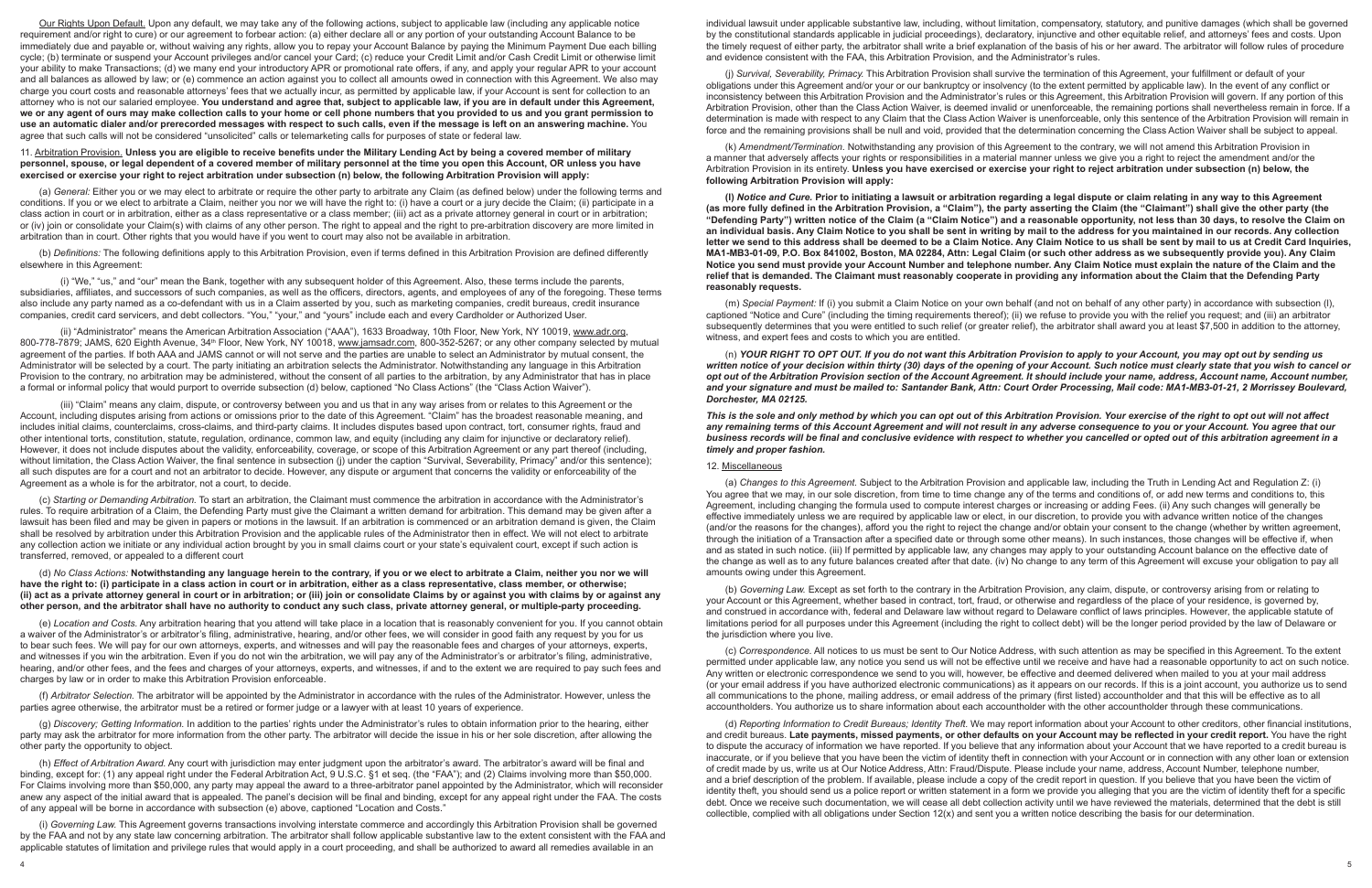(e) *Bankruptcy Notification.* All bankruptcy notices and related correspondence to us must be sent to us at Our Notice Address, Attn: Bankruptcy Notice.

(f) *Notices of Change in Circumstances.* You must notify us of any changes to your name, mailing or email address, home, cell or business phone number, employment, or income within 15 days. You can notify us by calling us toll-free at 888-728-1222 (401-824-3400 from outside the United States) and 7-1-1 for the hearing- and speech-impaired or their preferred relay service, or by writing us at Our Notice Address.

(g) *Partial Payments Marked Payment in Full.* **Any check or other payment you send us for less than the total outstanding balance on your Account that is marked "payment in full" or with any similar language or that you otherwise tender as full satisfaction of a disputed amount must be sent to Our Notice Address, Attn: Payment of Disputed Amount. We may deposit any such payment without such deposit effecting a satisfaction of the disputed amount.**

(h) *Inadvertent Overcharges.* It is not our intention to charge any interest charges, fees, or other amounts in excess of those permitted by applicable law or this Agreement. If any interest charge, fee or other amount is finally determined to be in excess of that permitted by applicable law or this Agreement, the excess amount will be applied to reduce the outstanding balance in your Account or, if there is no outstanding balance, will be refunded to you.

(i) *Delay in Enforcement.* We may at any time and in our sole discretion delay or waive enforcing any of our rights or remedies under this Agreement or under applicable law without losing any of those or any other rights or remedies. Even if we do not enforce our rights or remedies at any one time, we may enforce them at a later date.

(j) *Unauthorized Use of Your Card or Account.* You agree to promptly notify us if you believe that your Card has been lost or stolen or that someone has used or may use your Card or Account without your permission by calling us toll-free at 888-728-1222 (401-824-3400 from outside the United States) and 7-1-1 for the hearing- and speech-impaired or their preferred relay service, or by writing to Our Notice Address, Attn: Fraud/Dispute. **TO HELP PROTECT AGAINST THE UNAUTHORIZED USE OF YOUR CARD OR ACCOUNT, YOU SHOULD NEVER WRITE YOUR PERSONAL IDENTIFICATION NUMBER (PIN) ON YOUR CARD OR KEEP ANY WRITTEN RECORD OF IT ON ANY MATERIAL THAT IS KEPT WITH YOUR CARD.** You agree to assist us in determining the facts, circumstances, and other pertinent information related to any loss, theft, or possible unauthorized use of your Card or Account and to comply with such procedures as we may reasonably require in connection with our investigation, including the filing of one or more reports with the appropriate law enforcement authorities. Subject to applicable law, you acknowledge and agree that we may terminate our investigation if you fail to provide us with any such assistance or to comply with such procedures, and we otherwise have no knowledge of facts confirming the unauthorized use of your Card or Account. In such circumstances, we will deem any such use as having been authorized by you and you will be liable for the amount of any Transactions plus interest charges and fees incurred with any such use. Subject to applicable law, you also acknowledge and agree that unauthorized Card or Account use does not include use of your Card or Account by any person to whom you have given authority to use your Card or Account, even if you have attempted to limit the scope of the authority you have granted to any Authorized User and such Authorized User has exceeded his or her authority. You will be liable for all use of the Account or any Card by any such Authorized User, even if that person uses the Account or Card in ways you did not intend.

(k) *Verifications.* We verify your age, Social Security number, residence, and other identifying information as required by applicable law and you agree to cooperate with such verification. You agree that we may verify your financial or other information for the purpose of managing your account.

(l) *Credit Reports; Evaluation of Financial Condition and Credit History.* **You understand and agree that we may obtain a consumer credit report in connection with your request for credit and in connection with any updates, renewals, or extensions of any credit and report on you and your account to the bureaus and as authorized by law. If you ask, you will be informed whether or not such a report was obtained and, if so, the name and address of the agency that furnished the report. You understand and agree that we may obtain a consumer credit report in connection with the review or collection of any Transaction made by you or for other legitimate purposes related to such Transactions.** 

(m) *Account Settlements.* Any settlement of your Account balance for less than what is owed requires our written agreement.

(n) *Telephone Monitoring and Recording and Contact Information.* You agree that we may monitor, record, retain, and reproduce any calls or any other communications between you and us, regardless of how transmitted to us, for training, quality control, evidentiary, and other purposes. However, we are not under any obligation to monitor, record, retain, or reproduce such items, unless required to do so by applicable law. If we need to contact you to service your Account or to collect amounts you owe to us, you authorize us (and our affiliates, agents and contractors) to contact you at any number (i) you have provided to us, (ii) from which you called us, or (iii) which we obtained and believe we can reach you at. We may contact you in any way, such as calling, texting, or email. We may contact you using an automated dialer or using pre-recorded messages. We may contact you on a mobile, wireless, or similar device, even if you are charged for it by your provider. You also authorize us to contact you for marketing purposes using the primary contact telephone number you provided to us, whether that is a home phone, wireless, or similar device, even if you are charged for it by your provider, unless you separately instruct us not to call that phone number.

(o) *Third-Party Claims or Defenses.* Except as otherwise provided in this Agreement or as required by applicable law (see Section 12[x]), we will not be responsible for any claim or defense you may have against any third party that arises out of or in connection with any Transaction.

(p) *Assignment.* You may not sell, assign, or transfer your Account or Card or any of your rights and obligations under this Agreement. However, we may sell, assign, or transfer your Account, or any balance due thereunder, and/or any of our rights and obligations under this Agreement, to another bank or other third party without prior notice to or consent by you. Should we do so, then to the extent of any such sale, assignment, or transfer, that bank or third party will take our place in this Agreement.

(q) *Severability.* Except as provided otherwise in the Arbitration Provision, if any provision of this Agreement is deemed to be void or unenforceable by a court of competent jurisdiction or any governmental agency, that provision will continue to be enforceable to the extent permitted by that court or agency, and the remainder of that provision will no longer be considered as part of this Agreement. All other provisions of this Agreement will, however, remain in full force and effect.

(r) *Section Headings.* The section headings used in this Agreement are for convenience of reference only and do not in any way limit or define your or our rights or obligations hereunder.

(s) *Entire Agreement.* You acknowledge that this Agreement (which includes your Card Carrier) constitutes the entire agreement between you and us with respect to the Account and the Card, and supersedes and may not be contradicted by evidence of any prior or contemporaneous written or oral communications and understandings between you and us concerning the Account and the Card.

(t) *Security.* Notwithstanding any language in any other agreement to the contrary, the Account and your performance under this Agreement are not secured.

(u) *Multiple Cardholders and/or Guarantors.* If there are more than one of you and/or one or more guarantors of your obligations under this Agreement, each of you and each guarantor is jointly and individually liable for all of your obligations under this Agreement. We may proceed against any or all of you and/or any or all guarantor(s), and may choose not to proceed against any or all of you and/or any or all guarantor(s), without losing any of our rights against any or all of you and/or any or all guarantors.

(v) *Security at ATM Facilities.* Notice to New York residents: You should take precautions when using your Card (or any other credit or debit card) at an automated teller machine ("ATM"). **(i) Under New York law, the activity of each ATM facility must be recorded by a surveillance camera or cameras. (ii) You should close the entry door completely upon entering and exiting an ATM facility. (iii) You should not permit any unknown persons to enter an ATM facility after regular banking hours. (iv) You should place withdrawn cash securely upon your person before exiting the ATM facility. (v) Complaints concerning security in the ATM facility should be directed to the banking institution's security department (our phone number for such complaints is 888-728-1222, 401-824-3400 from outside the United States, and 7-1-1 for the hearing- and speechimpaired or their preferred relay service), or the New York State Department of Financial Services at 800-342-3736. The nearest available public telephone should be used to call the police if emergency assistance is needed.** 

(w) **NOTICE TO THE BUYER: 1.) Do not sign this credit agreement before you read it or if it contains any blank space. 2.) You are entitled to a completely filled in copy of this credit agreement.**

(x) *Additional Notices.* **If you have any questions about this Agreement, please call 888-728-1222. In addition, you may contact the New York State Banking Department to obtain a comparative listing of all credit card rates, fees, and grace periods. (New York State Banking Department, 800-342-3736, or visit their website at www.DFS.NY.gov).**

# **YOUR BILLING RIGHTS: KEEP THIS DOCUMENT FOR FUTURE USE.**

This notice tells you about your rights and our responsibilities under the Fair Credit Billing Act.

# **What To Do If You Find A Mistake On Your Monthly Statement.**

If you think there is an error on your statement, write to us at:

Credit Card Inquiries Santander Bank MA1-MB3-01-09 P.O. Box 841002 Boston, MA 02284

In your letter, give us the following information:

- Account information: Your name and account number.
- Dollar amount: The dollar amount of the suspected error.
- 

• Description of problem: If you think there is an error on your bill, describe what you believe is wrong and why you believe it is a mistake.

You must notify us of any potential errors in writing. You may call us, but if you do, we are not required to investigate any potential errors and you

#### You must contact us:

- Within 60 days after the error appeared on your statement.
- At least 3 business days before an automated payment is scheduled, if you want to stop payment on the amount you think is wrong.

may have to pay the amount in question.

#### **What Will Happen After We Receive Your Letter.**

# **When we receive your letter, we must do two things:**

- 
- 

1. Within 30 days of receiving your letter, we must tell you that we received your letter. We will also tell you if we have already corrected the error. 2. Within 90 days of receiving your letter, we must either correct the error or explain to you why we believe the bill is correct.

## **While we investigate whether or not there has been an error (and until we have complied with our obligations above):**

- We cannot try to collect the amount in question, or report you as delinquent on that amount.
- The charge in question may remain on your statement, and we may continue to charge you interest on that amount.
- While you do not have to pay the amount in question, you are responsible for the remainder of your balance. • We can apply any unpaid amount against your credit limit.

#### **After we finish our investigation, one of two things will happen:**

• If we made a mistake: You will not have to pay the amount in question or any interest or other fees related to that amount. • If we do not believe there was a mistake: You will have to pay the amount in question, along with applicable interest and fees. pay the amount we think you owe.

We will send you a statement of the amount you owe and the date payment is due. We may then report you as delinquent if you do not

If you receive our explanation but still believe your bill is wrong, you must write to us within 10 days telling us that you still refuse to pay. If you do so, we cannot report you as delinquent without also reporting that you are questioning your bill. We must tell you the name of anyone to whom we reported you as delinquent, and we must let those organizations know when the matter has been settled between us.

If we do not follow all of the rules above, you do not have to pay the first \$50 of the amount you question even if your bill is correct.